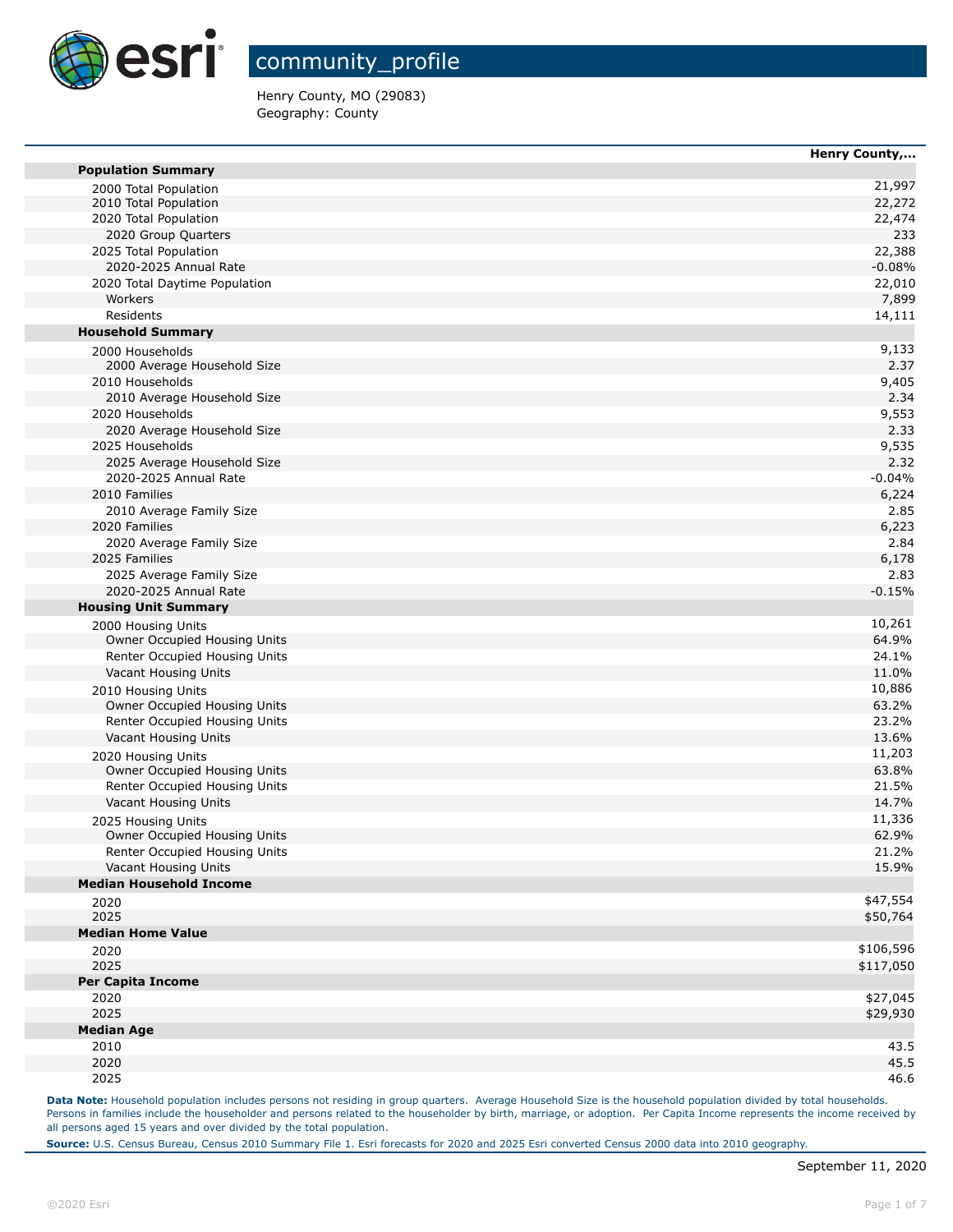

Henry County, MO (29083) Geography: County

|                                            | Henry County, |
|--------------------------------------------|---------------|
| 2020 Households by Income                  |               |
| Household Income Base                      | 9,553         |
| $<$ \$15,000                               | 12.1%         |
| \$15,000 - \$24,999                        | 13.2%         |
| \$25,000 - \$34,999                        | 10.4%         |
| \$35,000 - \$49,999                        | 16.3%         |
| \$50,000 - \$74,999                        | 20.2%         |
| \$75,000 - \$99,999                        | 11.1%         |
| $$100,000 - $149,999$                      | 10.2%         |
| \$150,000 - \$199,999                      | 4.0%          |
| \$200,000+                                 | 2.4%          |
| Average Household Income                   | \$63,585      |
| 2025 Households by Income                  |               |
| Household Income Base                      |               |
|                                            | 9,535         |
| $<$ \$15,000                               | 10.7%         |
| \$15,000 - \$24,999                        | 12.3%         |
| \$25,000 - \$34,999                        | 10.1%         |
| \$35,000 - \$49,999                        | 16.0%         |
| \$50,000 - \$74,999                        | 20.1%         |
| \$75,000 - \$99,999                        | 11.9%         |
| $$100,000 - $149,999$                      | 11.6%         |
| \$150,000 - \$199,999                      | 4.5%          |
| \$200,000+                                 | 2.9%          |
| Average Household Income                   | \$70,235      |
| 2020 Owner Occupied Housing Units by Value |               |
| Total                                      | 7,142         |
| $<$ \$50,000                               | 16.7%         |
| \$50,000 - \$99,999                        | 30.8%         |
| \$100,000 - \$149,999                      | 18.5%         |
| \$150,000 - \$199,999                      | 12.6%         |
| \$200,000 - \$249,999                      | 7.6%          |
| \$250,000 - \$299,999                      | 4.6%          |
| \$300,000 - \$399,999                      | 6.0%          |
| \$400,000 - \$499,999                      | 1.0%          |
|                                            | 1.8%          |
| \$500,000 - \$749,999                      |               |
| \$750,000 - \$999,999                      | 0.2%          |
| $$1,000,000 - $1,499,999$                  | 0.1%          |
| \$1,500,000 - \$1,999,999                  | 0.0%          |
| $$2,000,000 +$                             | 0.1%          |
| Average Home Value                         | \$144,543     |
| 2025 Owner Occupied Housing Units by Value |               |
| Total                                      | 7,133         |
| $<$ \$50,000                               | 14.7%         |
| \$50,000 - \$99,999                        | 29.0%         |
| \$100,000 - \$149,999                      | 18.6%         |
| \$150,000 - \$199,999                      | 13.1%         |
| \$200,000 - \$249,999                      | 8.1%          |
| \$250,000 - \$299,999                      | 5.2%          |
| \$300,000 - \$399,999                      | 7.3%          |
| \$400,000 - \$499,999                      | 1.3%          |
| \$500,000 - \$749,999                      | 2.4%          |
| \$750,000 - \$999,999                      | 0.2%          |
| \$1,000,000 - \$1,499,999                  | 0.1%          |
|                                            |               |
| \$1,500,000 - \$1,999,999                  | 0.0%          |
| $$2,000,000 +$                             | 0.1%          |
| Average Home Value                         | \$155,226     |

Data Note: Income represents the preceding year, expressed in current dollars. Household income includes wage and salary earnings, interest dividends, net rents, pensions, SSI and welfare payments, child support, and alimony.

**Source:** U.S. Census Bureau, Census 2010 Summary File 1. Esri forecasts for 2020 and 2025 Esri converted Census 2000 data into 2010 geography.

F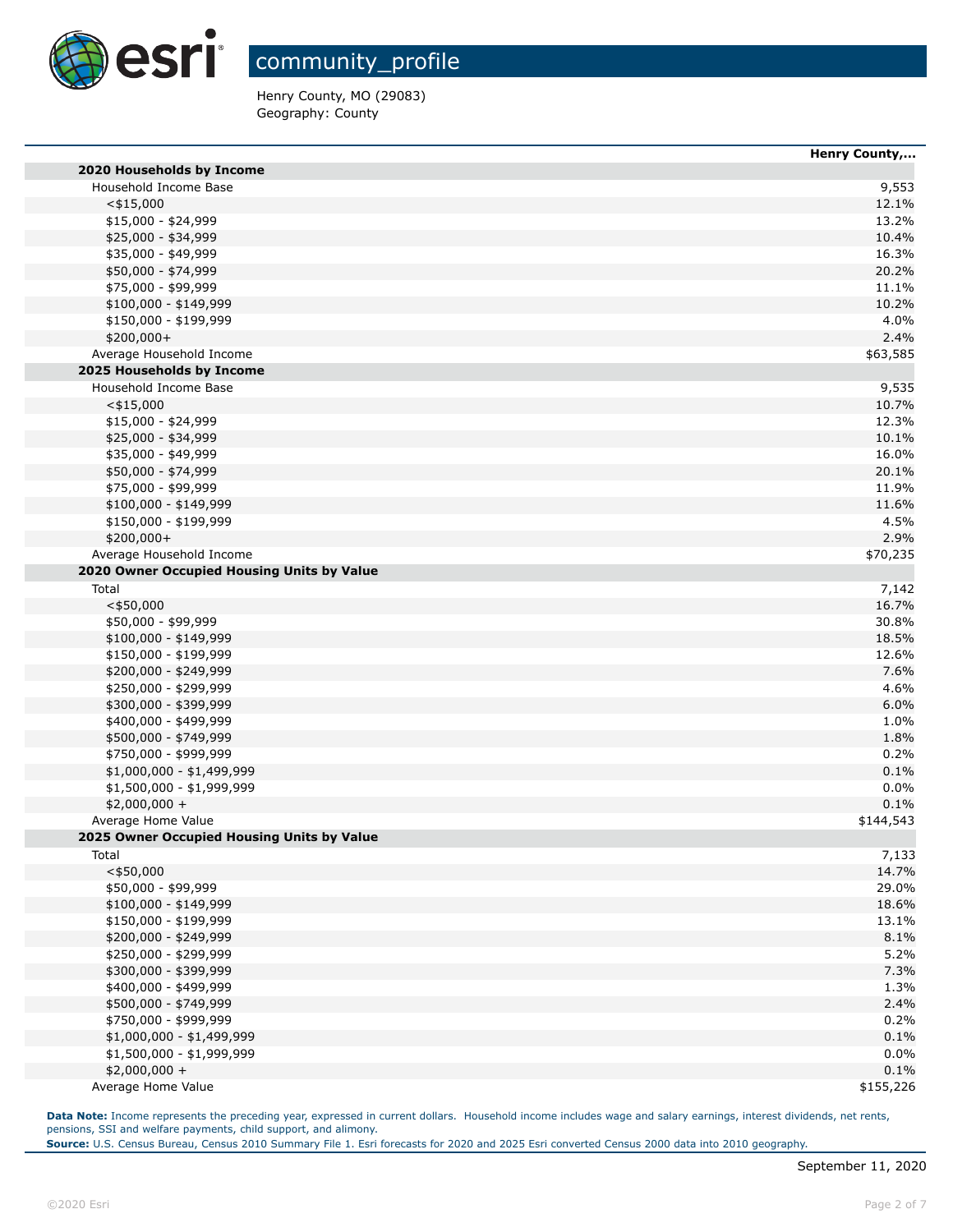

Henry County, MO (29083) Geography: County

|                        | <b>Henry County,</b> |
|------------------------|----------------------|
| 2010 Population by Age |                      |
| Total                  | 22,272               |
| $0 - 4$                | 6.0%                 |
| $5 - 9$                | 6.3%                 |
| $10 - 14$              | 6.3%                 |
| $15 - 24$              | 10.9%                |
| $25 - 34$              | 10.9%                |
| $35 - 44$              | 11.4%                |
| $45 - 54$              | 15.0%                |
| $55 - 64$              | 13.7%                |
| $65 - 74$              | 10.5%                |
| 75 - 84                | 6.3%                 |
| $85 +$                 | 2.7%                 |
| $18 +$                 | 77.7%                |
| 2020 Population by Age |                      |
| Total                  | 22,474               |
| $0 - 4$                | 5.5%                 |
| $5 - 9$                | 5.7%                 |
| $10 - 14$              | 5.8%                 |
| $15 - 24$              | 10.2%                |
| $25 - 34$              | 11.3%                |
| $35 - 44$              | 10.9%                |
| $45 - 54$              | 11.9%                |
| $55 - 64$              | 15.3%                |
| $65 - 74$              | 13.1%                |
| 75 - 84                | 7.4%                 |
| $85 +$                 | 3.0%                 |
| $18 +$                 | 79.8%                |
| 2025 Population by Age |                      |
| Total                  | 22,388               |
| $0 - 4$                | 5.3%                 |
| $5 - 9$                | 5.6%                 |
| $10 - 14$              | 6.1%                 |
| $15 - 24$              | 9.9%                 |
| $25 - 34$              | 10.3%                |
| $35 - 44$              | 11.0%                |
| $45 - 54$              | 11.5%                |
| $55 - 64$              | 14.1%                |
| $65 - 74$              | 14.3%                |
| 75 - 84                | 8.8%                 |
| $85 +$                 | 3.1%                 |
| $18 +$                 | 79.7%                |
| 2010 Population by Sex |                      |
| Males                  | 10,890               |
| Females                | 11,382               |
| 2020 Population by Sex |                      |
| Males                  | 10,975               |
| Females                |                      |
|                        | 11,499               |
| 2025 Population by Sex |                      |
| Males                  | 10,944               |
| Females                | 11,444               |

**Source:** U.S. Census Bureau, Census 2010 Summary File 1. Esri forecasts for 2020 and 2025 Esri converted Census 2000 data into 2010 geography.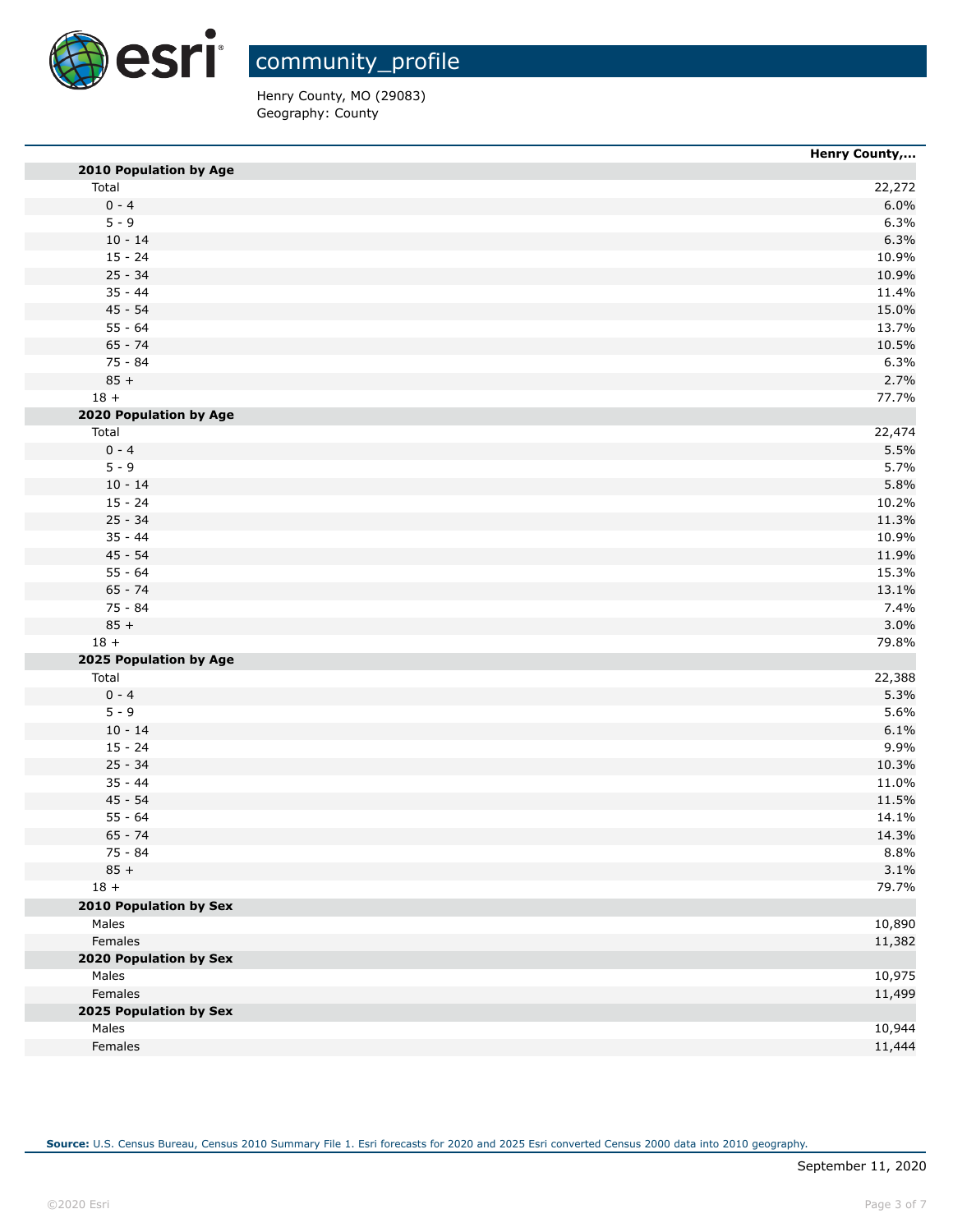

community\_profile

Henry County, MO (29083) Geography: County

|                                                    | Henry County, |
|----------------------------------------------------|---------------|
| 2010 Population by Race/Ethnicity                  |               |
| Total                                              | 22,272        |
| White Alone                                        | 96.4%         |
| <b>Black Alone</b>                                 | 1.0%          |
| American Indian Alone                              | 0.5%          |
| Asian Alone                                        | 0.2%          |
| Pacific Islander Alone                             | 0.1%          |
| Some Other Race Alone                              | 0.3%          |
| Two or More Races                                  | 1.5%          |
| Hispanic Origin                                    | 1.7%          |
| Diversity Index                                    | 10.1          |
| 2020 Population by Race/Ethnicity                  |               |
| Total                                              | 22,474        |
| White Alone                                        | 94.6%         |
| <b>Black Alone</b>                                 | 1.3%          |
| American Indian Alone                              | 0.7%          |
| Asian Alone                                        | 0.4%          |
| Pacific Islander Alone                             | 0.1%          |
| Some Other Race Alone                              | 0.6%          |
| Two or More Races                                  | 2.2%          |
| Hispanic Origin                                    | 2.9%          |
| Diversity Index                                    | 15.6          |
| 2025 Population by Race/Ethnicity                  |               |
| Total                                              | 22,388        |
| White Alone                                        | 94.5%         |
| <b>Black Alone</b>                                 | 1.3%          |
| American Indian Alone                              | 0.7%          |
| Asian Alone                                        | 0.4%          |
| Pacific Islander Alone                             | 0.1%          |
| Some Other Race Alone                              | 0.6%          |
| Two or More Races                                  | 2.3%          |
| Hispanic Origin                                    | 2.9%          |
| Diversity Index                                    | 15.6          |
| 2010 Population by Relationship and Household Type |               |
| Total                                              | 22,272        |
| In Households                                      | 99.0%         |
| In Family Households                               | 82.1%         |
| Householder                                        | 27.9%         |
| Spouse                                             | 21.6%         |
| Child                                              | 27.6%         |
| Other relative                                     | 2.5%          |
| Nonrelative                                        | 2.6%          |
| In Nonfamily Households                            | 16.8%         |
| In Group Quarters                                  | 1.0%          |
| Institutionalized Population                       | 0.9%          |
| Noninstitutionalized Population                    | 0.2%          |

Data Note: Persons of Hispanic Origin may be of any race. The Diversity Index measures the probability that two people from the same area will be from different race/ ethnic groups. **Source:** U.S. Census Bureau, Census 2010 Summary File 1. Esri forecasts for 2020 and 2025 Esri converted Census 2000 data into 2010 geography.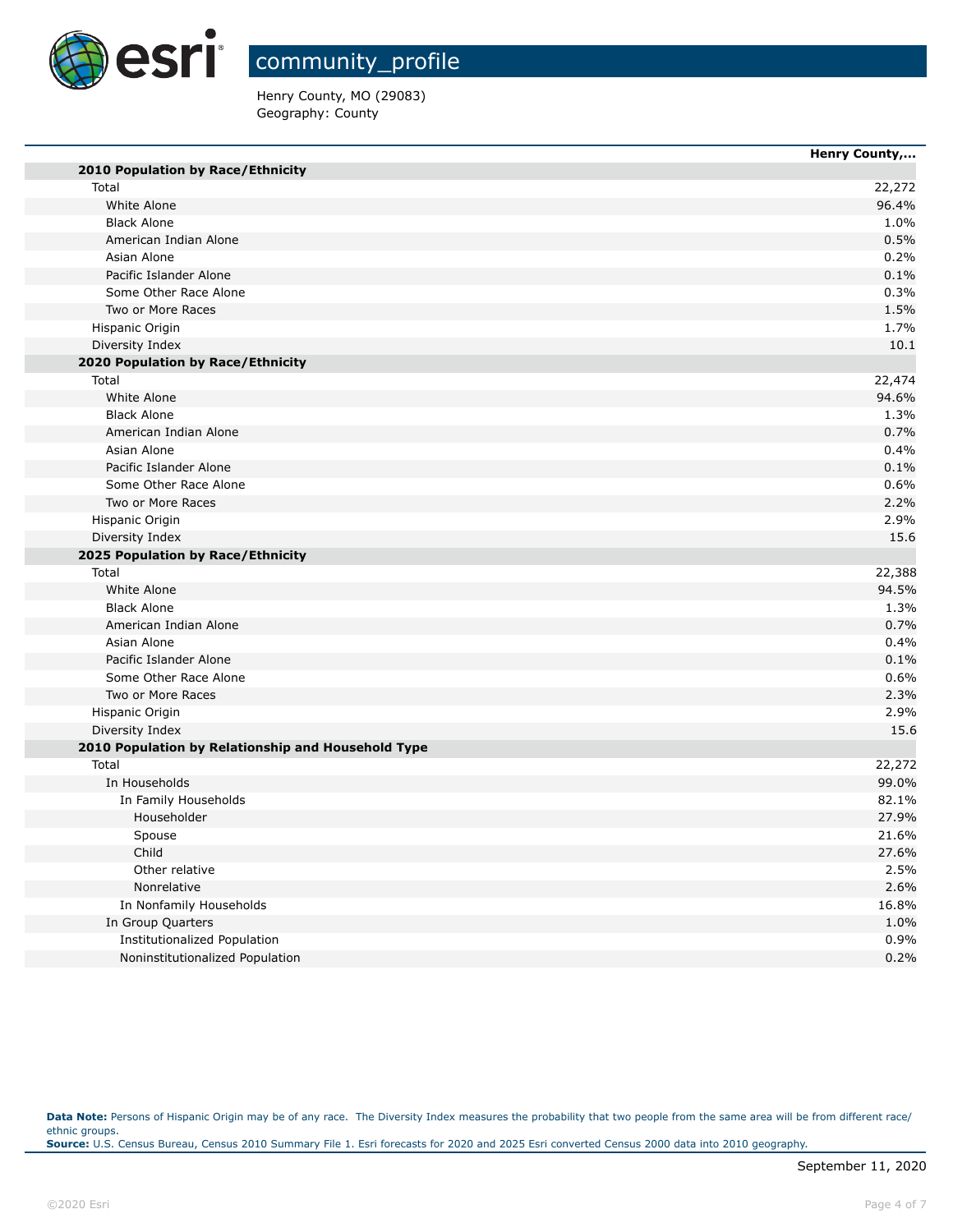

Henry County, MO (29083) Geography: County

|                                               | Henry County, |
|-----------------------------------------------|---------------|
| 2020 Population 25+ by Educational Attainment |               |
| Total                                         | 16,375        |
| Less than 9th Grade                           | 2.6%          |
| 9th - 12th Grade, No Diploma                  | 8.0%          |
| High School Graduate                          | 35.3%         |
| GED/Alternative Credential                    | 6.7%          |
| Some College, No Degree                       | 23.7%         |
| Associate Degree                              | 7.2%          |
| Bachelor's Degree                             | 11.0%         |
| Graduate/Professional Degree                  | 5.4%          |
| 2020 Population 15+ by Marital Status         |               |
| Total                                         | 18,672        |
| Never Married                                 | 21.2%         |
| Married                                       | 55.6%         |
| Widowed                                       | 8.5%          |
| Divorced                                      | 14.7%         |
| 2020 Civilian Population 16+ in Labor Force   |               |
| Civilian Population 16+                       | 9,391         |
| Population 16+ Employed                       | 88.4%         |
| Population 16+ Unemployment rate              | 11.6%         |
| Population 16-24 Employed                     | 10.6%         |
| Population 16-24 Unemployment rate            | 20.4%         |
| Population 25-54 Employed                     | 60.2%         |
| Population 25-54 Unemployment rate            | 11.3%         |
| Population 55-64 Employed                     | 20.8%         |
| Population 55-64 Unemployment rate            | 8.8%          |
| Population 65+ Employed                       | 8.5%          |
| Population 65+ Unemployment rate              | 8.1%          |
| 2020 Employed Population 16+ by Industry      |               |
| Total                                         | 8,303         |
| Agriculture/Mining                            | 4.2%          |
| Construction                                  | 9.3%          |
| Manufacturing                                 | 14.2%         |
| Wholesale Trade                               | 2.1%          |
| Retail Trade                                  | 9.2%          |
| Transportation/Utilities                      | 8.9%          |
| Information                                   | 0.3%          |
| Finance/Insurance/Real Estate                 | 6.3%          |
| <b>Services</b>                               | 42.0%         |
| <b>Public Administration</b>                  | 3.5%          |
| 2020 Employed Population 16+ by Occupation    |               |
| Total                                         | 8,303         |
| White Collar                                  | 51.4%         |
| Management/Business/Financial                 | 11.3%         |
| Professional                                  | 19.7%         |
| <b>Sales</b>                                  | 8.4%          |
| Administrative Support                        | 11.9%         |
| <b>Services</b>                               | 16.3%         |
| <b>Blue Collar</b>                            | 32.3%         |
| Farming/Forestry/Fishing                      | 1.3%          |
| Construction/Extraction                       | 8.4%          |
| Installation/Maintenance/Repair               | 5.2%          |
| Production                                    | 9.8%          |
| Transportation/Material Moving                | 7.5%          |

**Source:** U.S. Census Bureau, Census 2010 Summary File 1. Esri forecasts for 2020 and 2025 Esri converted Census 2000 data into 2010 geography.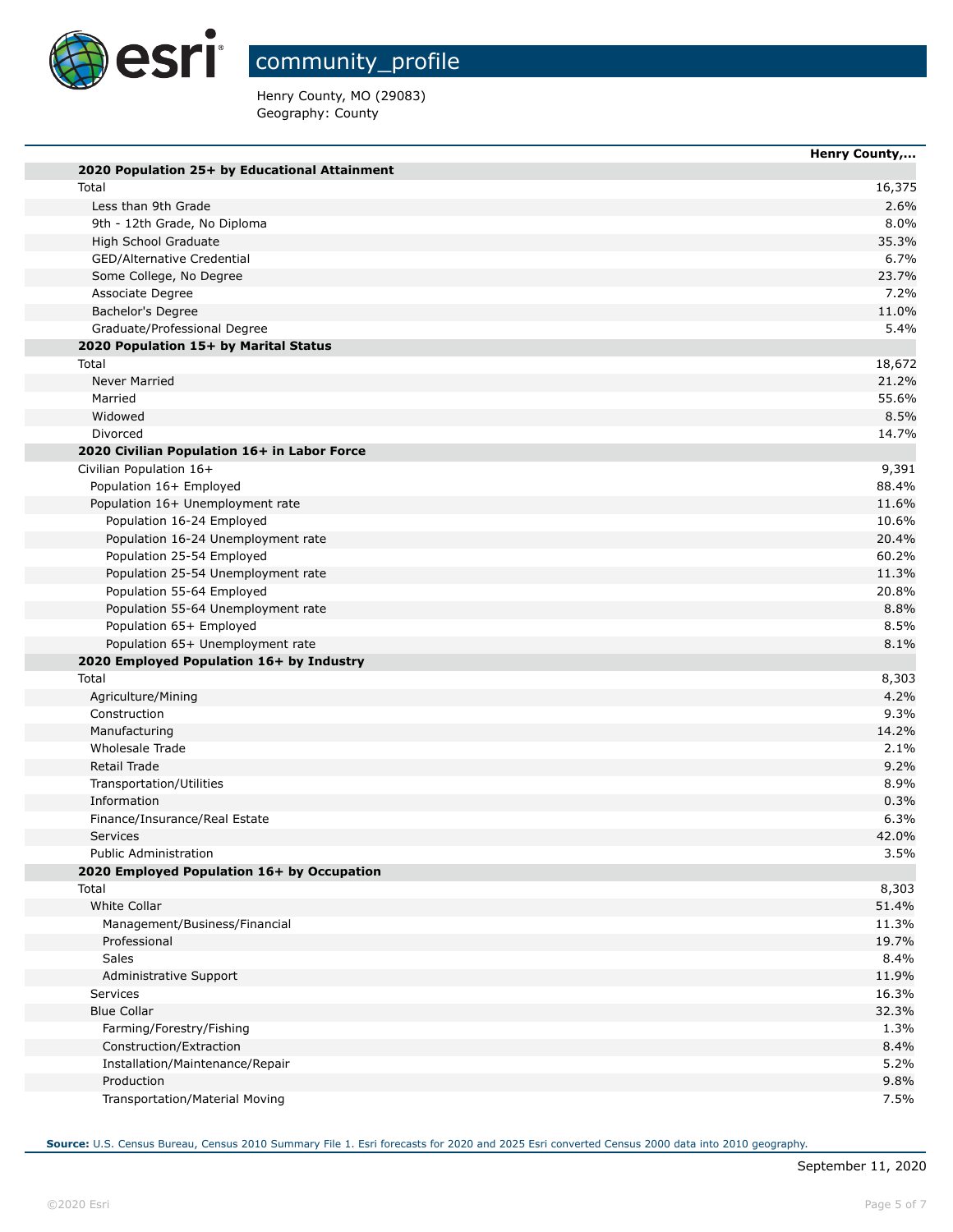

Henry County, MO (29083) Geography: County

|                                               | Henry County, |
|-----------------------------------------------|---------------|
| 2010 Households by Type                       |               |
| Total                                         | 9,405         |
| Households with 1 Person                      | 28.9%         |
| Households with 2+ People                     | 71.1%         |
| Family Households                             | 66.2%         |
| Husband-wife Families                         | 51.1%         |
| With Related Children                         | 17.6%         |
| Other Family (No Spouse Present)              | 15.1%         |
| Other Family with Male Householder            | 4.7%          |
| With Related Children                         | 2.9%          |
| Other Family with Female Householder          | 10.4%         |
| With Related Children                         | 6.8%          |
| Nonfamily Households                          | 4.9%          |
| All Households with Children                  | 27.9%         |
| Multigenerational Households                  | 2.8%          |
| Unmarried Partner Households                  | 6.9%          |
| Male-female                                   | 6.6%          |
| Same-sex                                      | 0.4%          |
| 2010 Households by Size                       |               |
| Total                                         | 9,405         |
| 1 Person Household                            | 28.9%         |
| 2 Person Household                            | 38.4%         |
| 3 Person Household                            | 14.2%         |
| 4 Person Household                            | 10.7%         |
| 5 Person Household                            | 5.2%          |
| 6 Person Household                            | 1.5%          |
| 7 + Person Household                          | 1.0%          |
| 2010 Households by Tenure and Mortgage Status |               |
| Total                                         | 9,405         |
| Owner Occupied                                | 73.1%         |
| Owned with a Mortgage/Loan                    | 41.4%         |
| Owned Free and Clear                          | 31.7%         |
| Renter Occupied                               | 26.9%         |
| 2020 Affordability, Mortgage and Wealth       |               |
| Housing Affordability Index                   | 245           |
| Percent of Income for Mortgage                | 9.4%          |
| Wealth Index                                  | 67            |
| 2010 Housing Units By Urban/ Rural Status     |               |
| <b>Total Housing Units</b>                    | 10,886        |
| Housing Units Inside Urbanized Area           | 0.0%          |
| Housing Units Inside Urbanized Cluster        | 50.9%         |
| Rural Housing Units                           | 49.1%         |
| 2010 Population By Urban/ Rural Status        |               |
| <b>Total Population</b>                       | 22,272        |
| Population Inside Urbanized Area              | 0.0%          |
| Population Inside Urbanized Cluster           | 50.5%         |
| Rural Population                              | 49.5%         |

Data Note: Households with children include any households with people under age 18, related or not. Multigenerational households are families with 3 or more parentchild relationships. Unmarried partner households are usually classified as nonfamily households unless there is another member of the household related to the householder. Multigenerational and unmarried partner households are reported only to the tract level. Esri estimated block group data, which is used to estimate polygons or non-standard geography.

**Source:** U.S. Census Bureau, Census 2010 Summary File 1. Esri forecasts for 2020 and 2025 Esri converted Census 2000 data into 2010 geography.